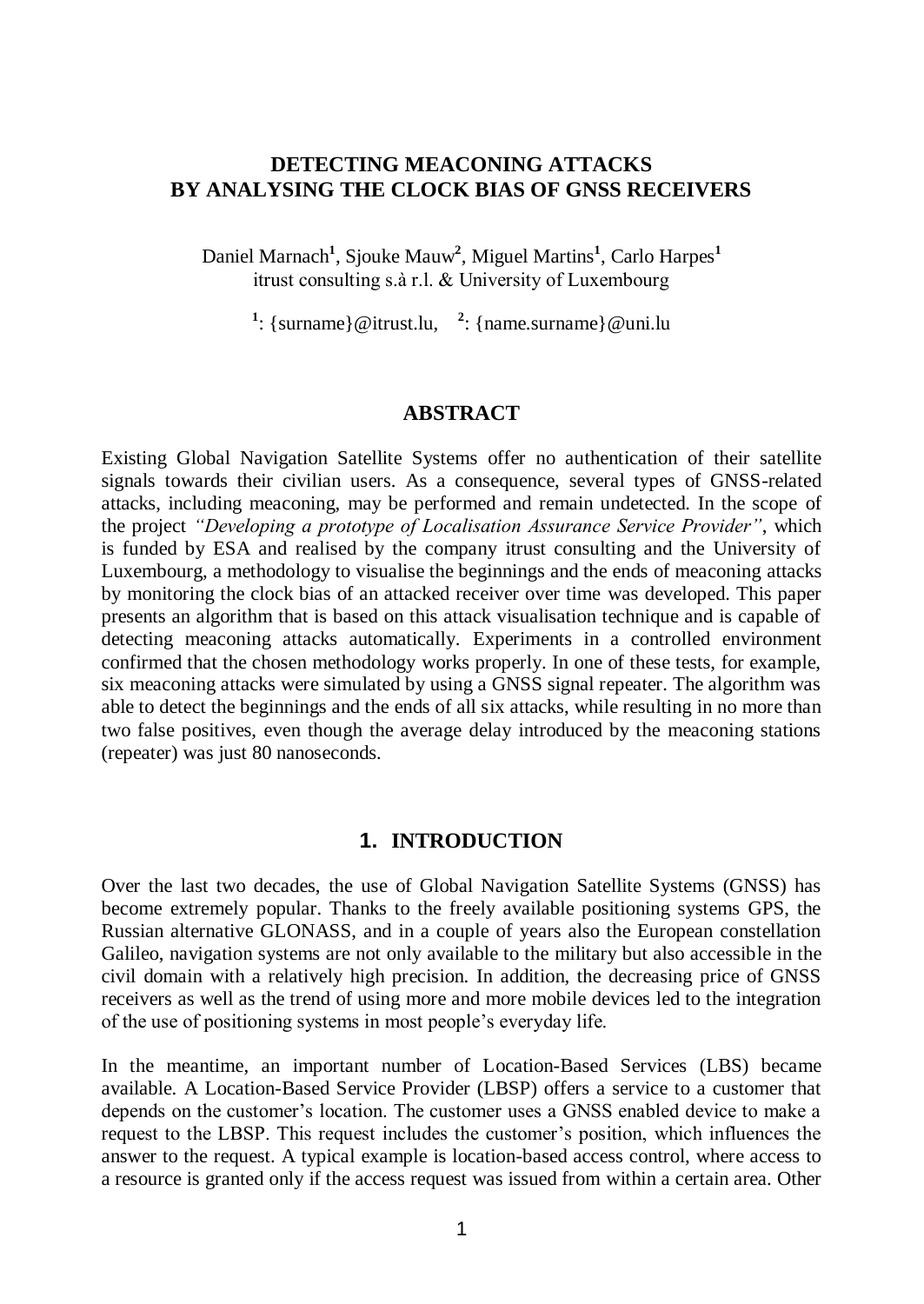examples include the tracking of valuable assets or hazardous materials by a transport management centre, the enforcement of road toll payment by governments, and the monitoring of journalists in dangerous areas of the world.

As explained in (Scott, 2007), there are good reasons to attack such systems, mainly because of prospects for financial gain. Moreover, the transmission of information takes place over radio links, which are by their very nature insecure channels (Hein et al., 2007), making it even easier for a potential attacker to succeed. The military and commercial positioning services are encrypted and hence offer sufficient protection against most attacks. The freely available services, however, neither are encrypted nor signed by the satellites and thus guarantee neither the integrity of the GNSS signals nor the authentication of the sender of the signals. In other words, open services offer no built-in functionalities to their users to check whether the received signals really originate from a navigation satellite and whether the signals were altered by a third party since they were broadcast.

As civilian positioning applications will be used more and more in fields related to safety and security (Hein et al., 2007), it is unavoidable to also think about security mechanisms to protect the users of the free positioning services. Several solutions that intend to ease authentication by modifying the current structure of the GNSS signals have been proposed. One could, for example, use a signature scheme, i.e. compute a hash value of the message before sending it, sign this hash with a private key only known to the space segment (satellites) and the control segment (authorised ground stations), and append the signature to the message. A corresponding public key could then be used by anybody to verify the authenticity of the message. This technique is called Navigation Message Authentication (NMA) and is described, for example, in (Hein et al., 2007). However, as explained in the same article, NMA and similar techniques bring their own problems and as stated in (Stansell, 2007), it is unlikely that modifications to the GNSS signal structures will be done in the near future. Therefore, it is important to find location assurance solutions that do not require any changes to the structure of the GPS, GLONASS and Galileo signals. In (Harpes et al., 2009), the authors propose the architecture depicted in [Figure 1](#page-2-0) as a possible solution.

The idea is the following: After having computed its location from the captured GNSS signals, the user device (UD) sends a set of data to a Location Assurance Provider (LAP). This data includes the computed location, as well as other information that can be derived from captured signals or from the user device itself. The LAP analyses the data and decides whether or not it is authentic. It then returns a certificate to the user device that is bound to the previously received data set and that contains an assurance level. The higher the assurance level, the more trustworthy is the data set according to the LAP. The user device forwards the received certificate to a Location-Based Service Provider (LBSP) instead of just sending the computed location. Finally, the LBSP can use the public key of the LAP to check whether the certificate is authentic. In addition, a Public Key Infrastructure (PKI) is used to check whether the certificate was really issued by the intended LAP.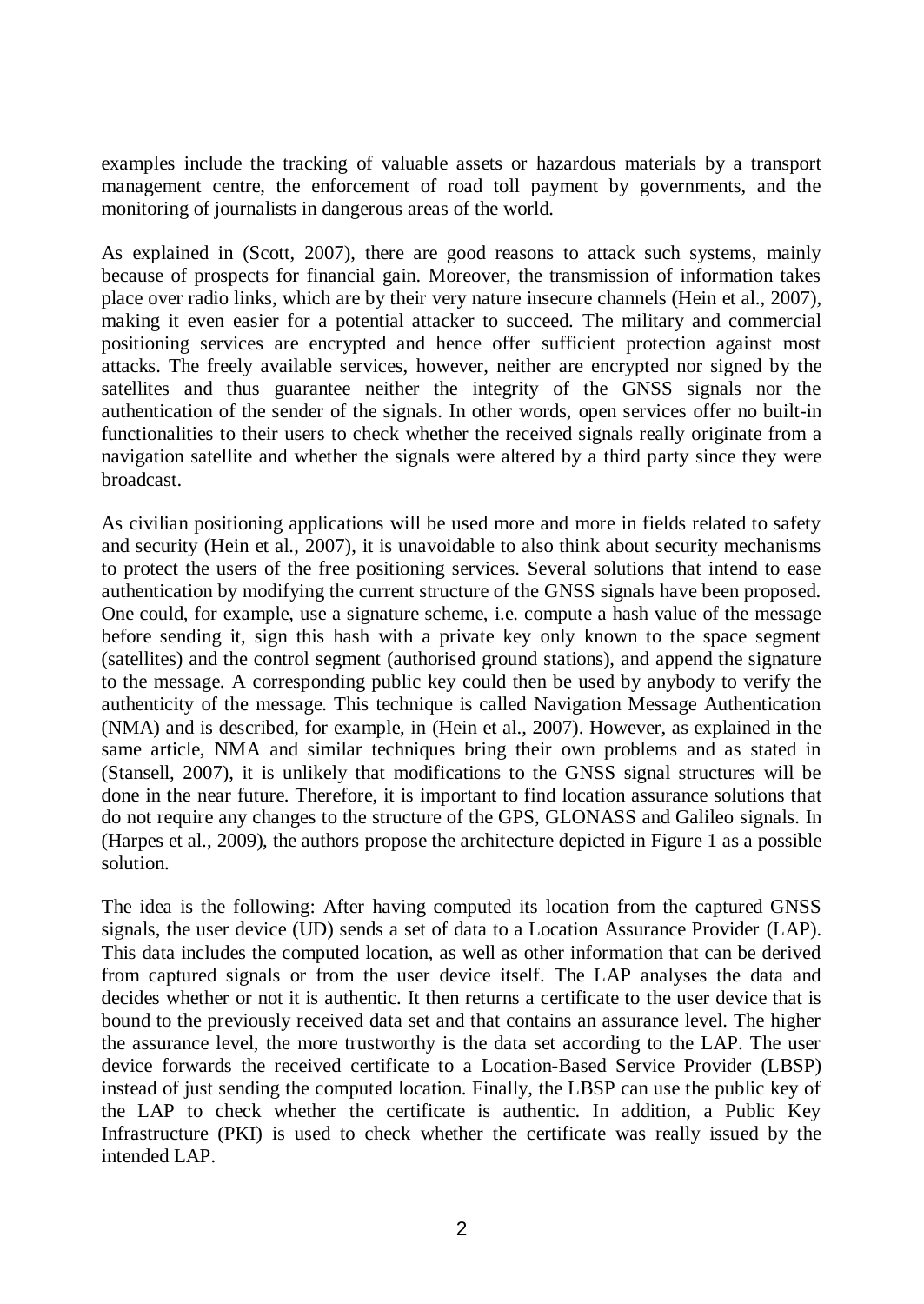

*Figure 1: The LASP architecture – inspired by (Harpes et al., 2009)*

<span id="page-2-0"></span>In their current project "*Developing a prototype of Localisation Assurance Service Provider (LASP)<sup>"</sup>*, itrust consulting s.à r.l. and the University of Luxembourg aim at implementing the architecture presented above, which is in the following referred to as LASP architecture. The main security requirements of the project are given below:

- Let *L* be a location. Then, a user either is or is not located within a certain radius *R* around *L*. If he claims towards an LBSP to be at *L*, the probability that he is indeed at a maximal distance *R* from *L* is at least as high as implied by the assurance level issued by the LAP.
- If a user wants to connect to the LAP or a LBSP, he should be able to do so.
- Users should be able to control the amount of personal data that is sent to service providers (e.g. the precision of their location).

From these requirements, we identified four security properties, namely confidentiality, integrity, availability and authenticity. In this document, however, we focus on meaconing attacks only. Meaconing is the interception and rebroadcast of navigation signals in order to confuse navigation (Harpes et al., 2009). It does not modify the signals but delays their arrival at the GNSS receiver. Since the sender of the relayed signals is not a satellite, the source of the messages is not the intended one and hence, meaconing attacks break the authenticity property.

Since navigation satellite systems are based on the concept of time of arrival ranging (cf. Section [2.2\)](#page-4-0), the introduced delay falsifies the computed user positions. The data sets that contain (among others) the false information are sent to the LAP, whose task it is to detect this and similar types of frauds. To do so, it runs in a first step a number of so-called security checks. These are algorithms that get as input specific parts of the received data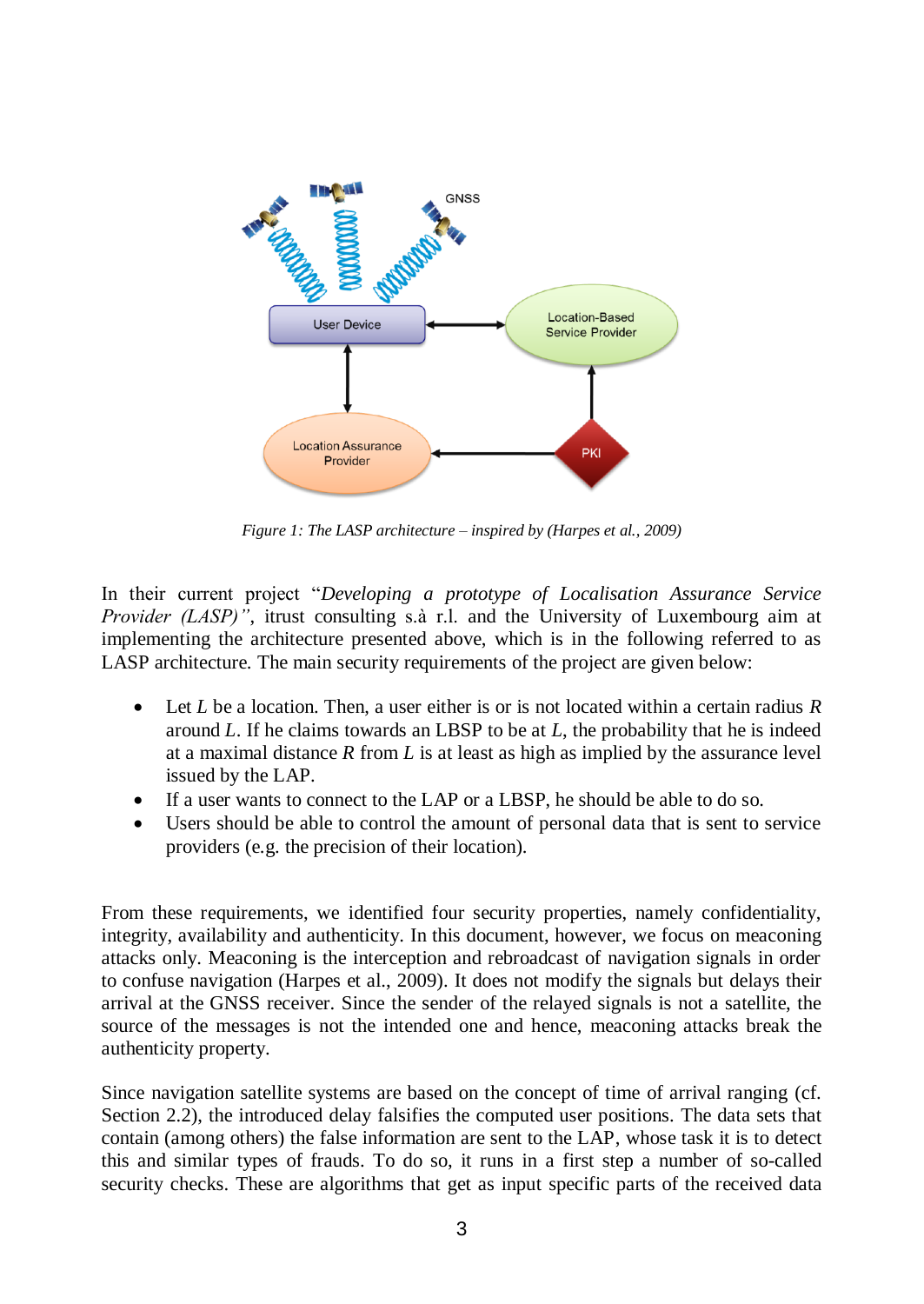sets and output their opinion on whether the analysed information is authentic. Thereby, the output is for most checks not a Boolean answer, but a probability expressing the plausibility of the claimed location. In a second step, the outputs of all executed security checks are merged in order to determine the assurance level.

In this paper, we present the clock bias security check, an algorithm that was explicitly designed for the detection of meaconing attacks. Due to the fact that these attacks always involve signal delays, timing information can be considered to recognise the attacks' beginnings and endings. The idea of performing time comparisons in order to detect GNSS-related attacks was already mentioned in some publications (e.g. (Scott, 2007)), but to the best of our knowledge, we are the first to put it into action and thus to face issues related to its implementation.

The remaining part of this document is structured as follows: Section 2 introduces the theoretical background that the clock bias security check is based on and Section [3](#page-6-0) discusses the experimental setup that was used for the development of the check. Finally, the algorithm itself is presented in Section [4,](#page-8-0) followed by a summary of the paper and a discussion on future work in Section [5.](#page-16-0)

# **2. THEORETICAL BACKGROUND**

<span id="page-3-0"></span>In this section, we provide the background knowledge that the reader needs to understand the basic idea behind the clock bias security check. Except where indicated otherwise, the information provided in Section [2](#page-3-0) is based on (Kaplan et al., 2005).

## **2.1 TIMING INFORMATION**

<span id="page-3-1"></span>Each satellite and each GNSS receiver is equipped with a clock, and the difference in time between such a clock's value and a pre-defined reference time is referred to as clock bias (Hurn, 1989). In contrast, the drift of a clock is expressed in seconds per second (s/s) (El-Rabbany, 2006). It is the first derivative of the clock bias with respect to time. Hence, a clock bias arises due to the fact that clocks drift over time.

The smaller the drift of a clock, the better (the closer to zero) is its accuracy. Satellites, on the one hand, have an atomic clock on board (El-Rabbany, 2006). This type of clock offers a very high accuracy (e.g.  $10^{-14}$  (Novick, 1994)) and is therefore nearly drift-free. Thus, we consider the clock bias of a satellite clock towards a non-drifting reference to be constant. Ground stations that monitor the satellites are equipped with atomic clocks, too (El-Rabbany, 2006). Receivers, on the other hand, are usually equipped with a crystal clock to minimise the cost and the size of the user devices. Crystal clocks are by nature far less accurate than atomic clocks. In addition, their drift is influenced by environmental conditions, like temperature (Vig, 2008).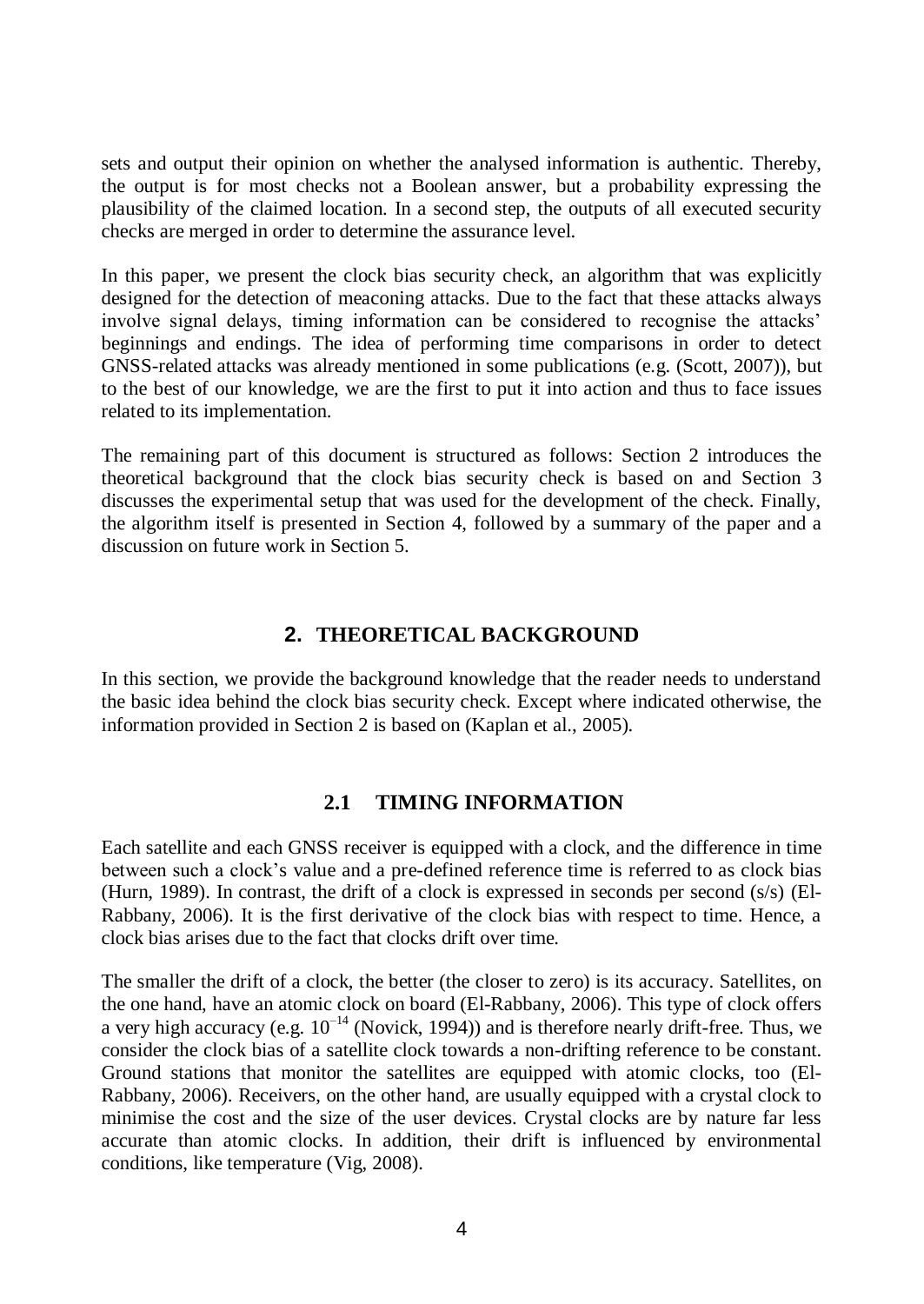A clock may be synchronised with its reference time. In other words, the clock's value may be adjusted to avoid letting its clock bias towards the reference become too large. We call synchronisation instant an instant of time at which synchronisation occurs.

A number of time reference systems are used worldwide, two of which are UTC (Coordinated Universal Time) and GPS time (El-Rabbany, 2006). The former is related to the rotation of the earth and must occasionally be adjusted to keep it synchronised with the planet's solar time. This is done by adding so-called leap seconds. In contrast, GPS time is computed from the time scales generated by the atomic clocks of both the GPS satellites and the GPS ground segment. It is a continuous time scale, i.e. no leap seconds are applied. Originally (in 1980), GPS time was consistent with UTC. However, the latter was increased 15 times by one second since then and therefore is 15 seconds ahead of GPS time, now. Since GPS is currently the most important Global Navigation Satellite System, GPS time is used as reference time, here. Hence, we define the clock bias *b* of a receiver at time *t* to be the difference between the receiver's clock value  $\tau_r$  at time *t* and GPS time  $\tau_{GPS}$ at time *t*:

 $b(t) = \tau_r(t) - \tau_{\text{GBS}}(t)$  [s].

As it is common in computer science, we consider time to be a discrete quantity and therefore choose a vector representation for physical values that are not constant over time. In other words, a function  $f(t)$  with  $0 \le t < n$  (and *t* an integer) is represented by the vector  $(f_0, \ldots, f_{n-1})$ . Thereby,  $f_t$  is equal to  $f$  evaluated at time  $t$ . For example,  $b_t$  denotes the clock bias at time *t*.

#### **2.2 POSITION DETERMINATION**

<span id="page-4-0"></span>A GNSS receiver captures navigation signals broadcast by satellites to determine its position at time *t*. The coordinate system that is used to compute such positions rotates with the earth and its origin is located at the centre of the planet. Therefore, it is referred to as Earth-Centred Earth-Fixed (ECEF) system (Borre et al., 2007). The x-axis points towards the intersection between the equator and the Greenwich meridian and the z-axis points towards the geographical North Pole, i.e. it overlaps with the spin axis of the earth. The y-axis is orthogonal to the x- and the z-axis and thereby forms a right-handed coordinate system. Note that the x- and the y-axis together define the equatorial plane.

A vector representation of the receiver's position in the ECEF system at time *t* is given in [Figure 2.](#page-5-0) The position of the receiver is denoted by *r<sup>t</sup>* , while that of satellite *i* is denoted by  $s_t^{(i)}$ . Furthermore,  $u_t^{(i)}$  refers to a vector that has its origin at the receiver and points towards satellite *i*. Its length  $|u_t^{(i)}|$  is equal to the Euclidean distance between the receiver and the satellite in meters.

Thus, determining the receiver's position at time *t* is equivalent to computing the vector *r<sup>t</sup>* . In the following, a solution to this problem is discussed. The time indicating indices are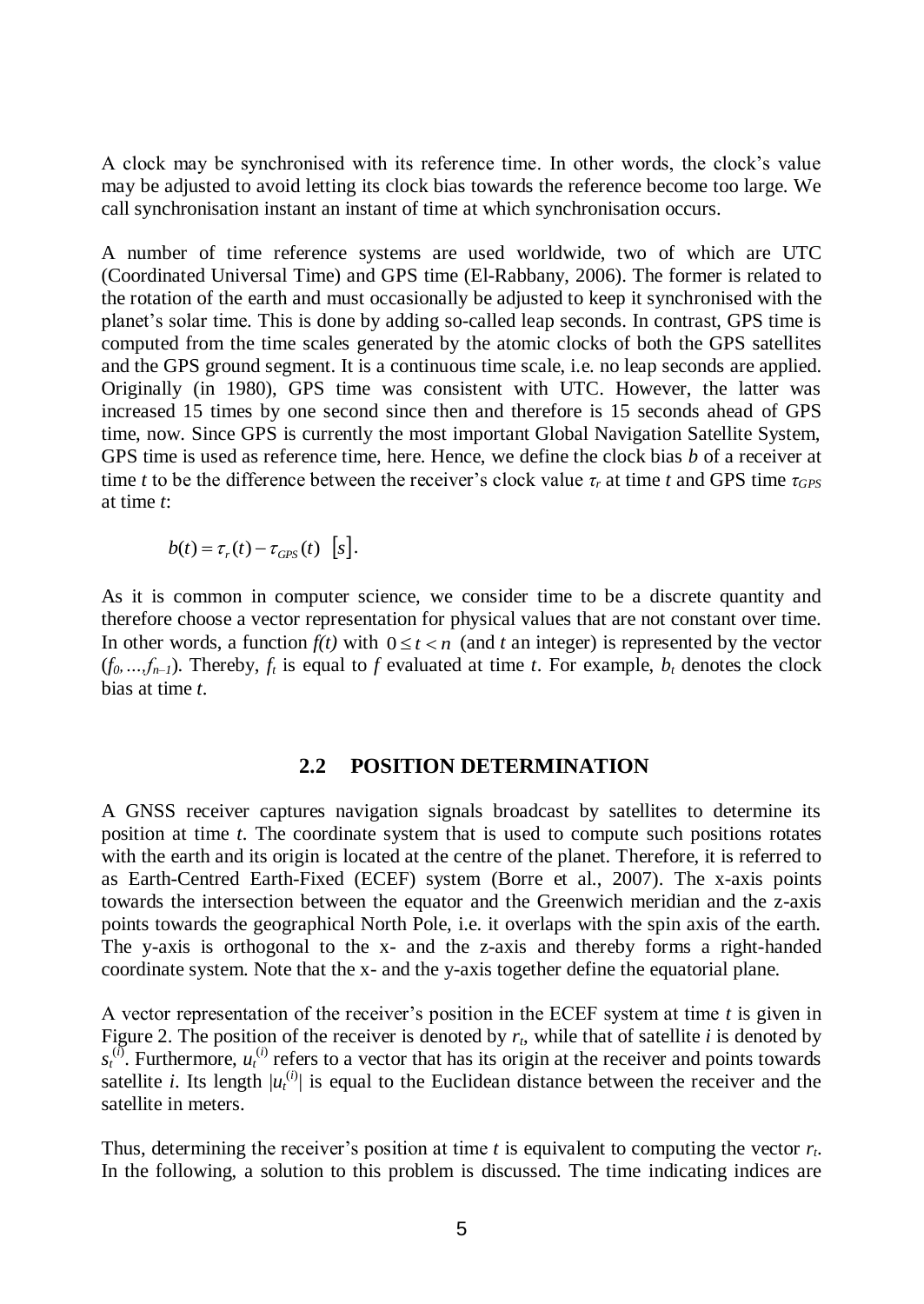omitted, as the position determination procedure given below does not rely on information related to a time  $t' \neq t$  to calculate a receiver's position at time *t*.



<span id="page-5-0"></span>*Figure 2: Vector representation of the receiver position at time t – inspired by (Kaplan et al., 2005)*

The idea of the position determination procedure is to compute *r* from  $s^{(i)}$  and  $u^{(i)}$ . Thereby,  $s^{(i)}$  can be computed by the receiver based on data contained in the navigation signals broadcast by *i*. In contrast,  $u^{(i)}$  cannot be found directly. The subsequent paragraphs explain how it may nevertheless be used to compute *r*.

Global Navigation Satellite Systems are based on the concept of time of arrival ranging. When a signal arrives at the receiver, the value of the receiver's clock is compared to timing information contained in the signal to measure the distance between the receiver and the satellite that broadcast the signal. If the receiver's clock was perfectly synchronised with the satellite's clock, the measured value  $\rho^{(i)}$  would be equal to the physical distance  $|u^{(i)}|$  between the objects. As explained in Section [2.1,](#page-3-1) however, only the satellite's clock is considered to be drift-free and hence the clock bias *b* of the receiver cannot be assumed to be zero. As a consequence,  $\rho^{(i)}$  is biased by the term  $c \cdot b$ , where *c* is the speed of light (299792458 m/s), i.e. the traveling speed of the signal:

$$
\rho^{(i)} = |u^{(i)}| + c \cdot b \quad [m].
$$

So,  $\rho^{(i)}$  is in general different from  $|u^{(i)}|$  and is therefore called the pseudo-distance (or pseudo-range) between the receiver and satellite *i*.

As  $\rho^{(i)} = |u^{(i)}| + c \cdot b$  and  $u^{(i)} = s^{(i)} - r$ , it holds that  $\rho^{(i)} = |s^{(i)} - r| + c \cdot b$ . In a 3-dimensional setting, *r* is equal to  $(r_x, r_y, r_z)$ , which means that including *b*, there are four unknowns. Thus, a minimum of four equations is required to solve the problem, which implies that at least four satellites must be visible to determine a receiver's position. As a side effect, solving the equations also provides the receiver's clock bias *b*, which is essential for the clock bias security check.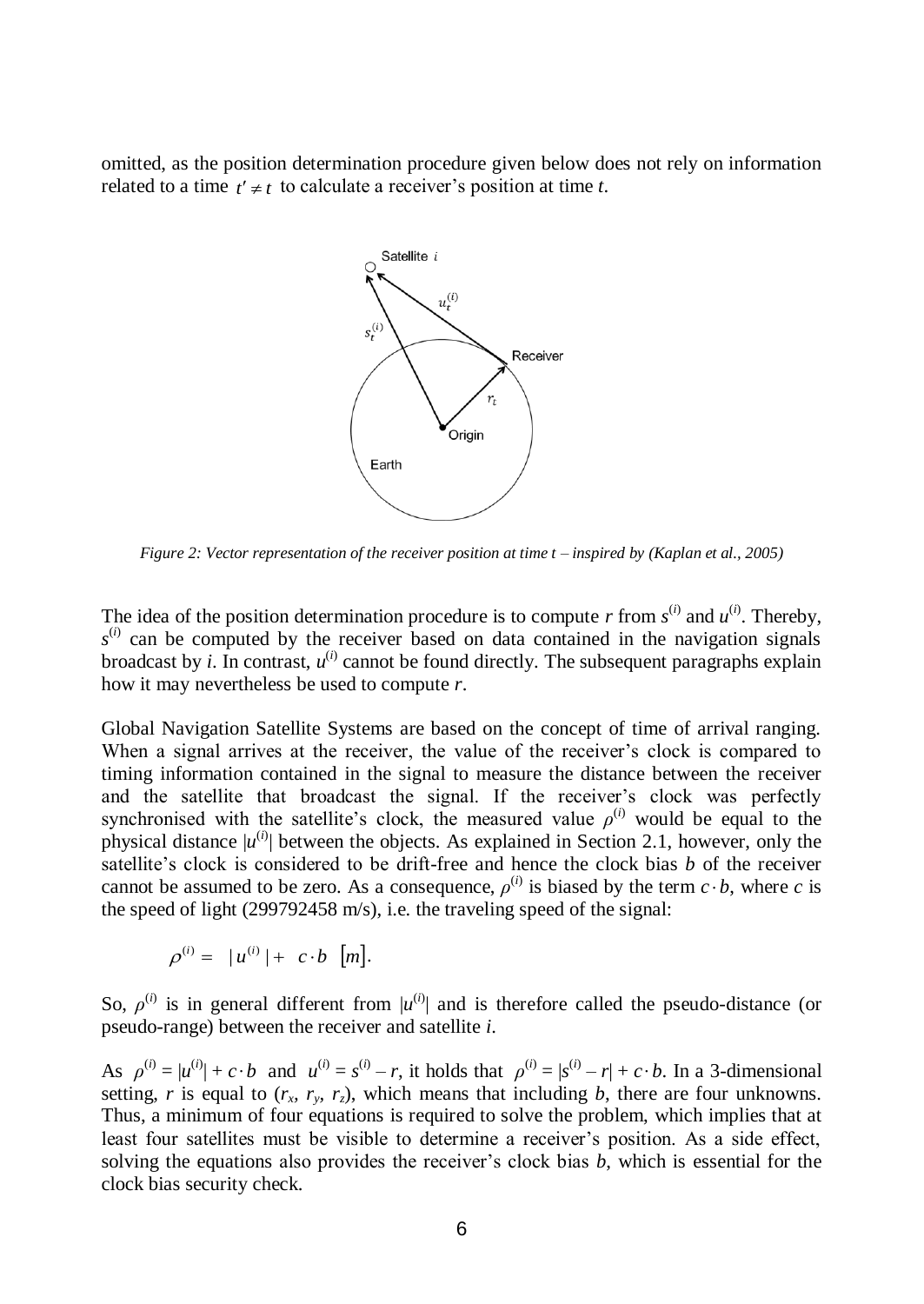## **3. SYSTEM DESCRIPTION**

<span id="page-6-0"></span>In this section, we provide details on the experimental setup that was used for the development of the clock bias security check. This includes on the one hand a description of the employed LASP user device and on the other hand a way to simulate meaconing attacks.

#### **3.1 THE LASP USER DEVICE**

Typically, one would think about a user device as a single piece of technology such as a smartphone. At the current stage of the project, however, the user device of the LASP architecture is composed of three components, namely a GNSS antenna, a GNSS receiver and a personal computer [\(Figure 3\)](#page-6-1). The antenna (Novatel GPS-703-GGG) and the receiver (JAVAD Delta-TRE) are professional equipment and therefore offer more functionalities than standard GNSS devices. They are linked via a coaxial cable and the receiver is connected to the personal computer via Ethernet. The reader should be aware that the choice of these components also influenced the design of the security check described in this paper.



*Figure 3: The user device of the LASP architecture*

### **3.2 RECEIVER BEHAVIOUR**

<span id="page-6-2"></span><span id="page-6-1"></span>As the receiver JAVAD Delta-TRE is part of the user device, its behaviour had to be known in order to develop an efficient security check. The device's functionalities are documented ((JAVAD, 2010) and (JAVAD, 2011)), but not to the level of detail that was required for this work. Therefore, several experiments were conducted in order to reverse engineer the receiver's specific behaviour. It follows a summary of the findings that turned out to be relevant for the design of the clock bias security check. A more detailed presentation of these results can be found in (Marnach, 2012).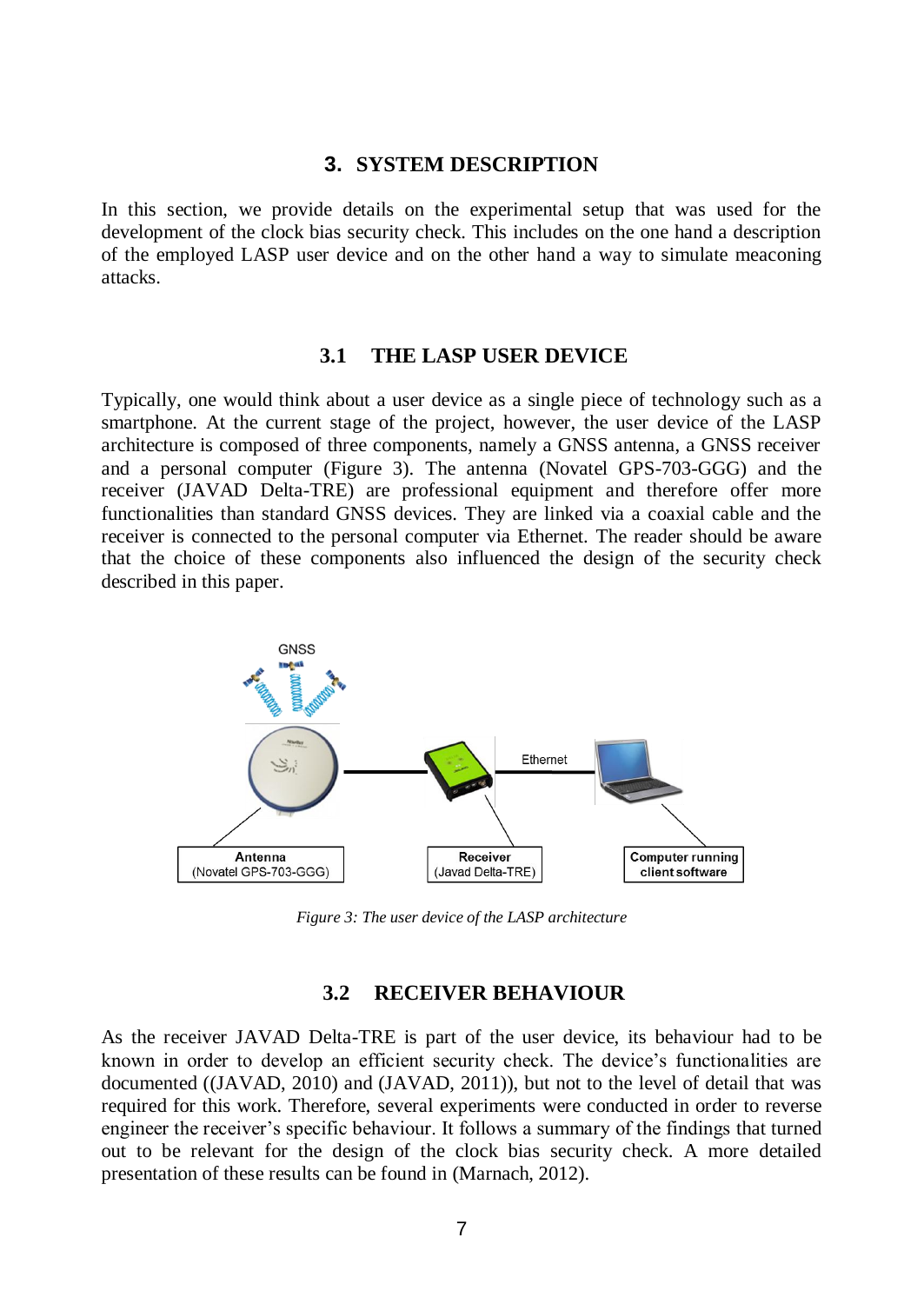A synchronisation mode is a methodology that defines when and how a receiver's clock will be synchronised with a pre-defined reference time. JAVAD Delta-TRE offers only one synchronisation mode that is suitable for the type of security check described in this document. It is called *ms* and defined as follows in (JAVAD, 2011): when the time difference (clock bias) exceeds 0.5 milliseconds, correct receiver time by 1 millisecond. This synchronisation mode was active during all our recordings.

We recall that the clock bias *b* of a receiver is the difference between the receiver's clock value and GPS time. A sample recording of our receiver's clock bias over time is depicted on the left side of [Figure 4.](#page-7-0) The plotted curve is called clock bias function. As the receiver's synchronisation mode is set to *ms*, the absolute value of the clock bias is allowed to grow over time. In this case, the receiver clock runs faster than its reference. As a consequence, one millisecond is subtracted from the clock bias each time it becomes larger than half a millisecond. If this happens at time  $t$ , then  $t$  is a synchronisation instant and  $t-1$  is a pre-synchronisation instant, i.e. the last instant of time before synchronisation occurred. A part of the clock bias function that starts at a synchronisation instant and ends at a pre-synchronisation instant is called a complete period. It is important to note that different periods have in general different lengths and that each period is a set of (*t,b*) points, where *t* is a time value and *b* the receiver's clock bias at that time. The clock bias function is hence a time-discrete function. Moreover, it was found out that GNSS signal outages have no influence on the clock bias, except interrupting the curve for the duration of the loss.



*Figure 4: Clock bias (left) and clock drift (right) over time*

<span id="page-7-0"></span>Since different periods have different lengths, one can conclude that the time derivative of the clock bias is not constant. We recall that this derivative is equal to the clock's drift, which is expressed in seconds per second. The clock drift function corresponding to the clock bias function discussed earlier is shown on the right side of [Figure 4.](#page-7-0) As expected, it is not constant over time and hence, periods are not straight lines. Also, it was found out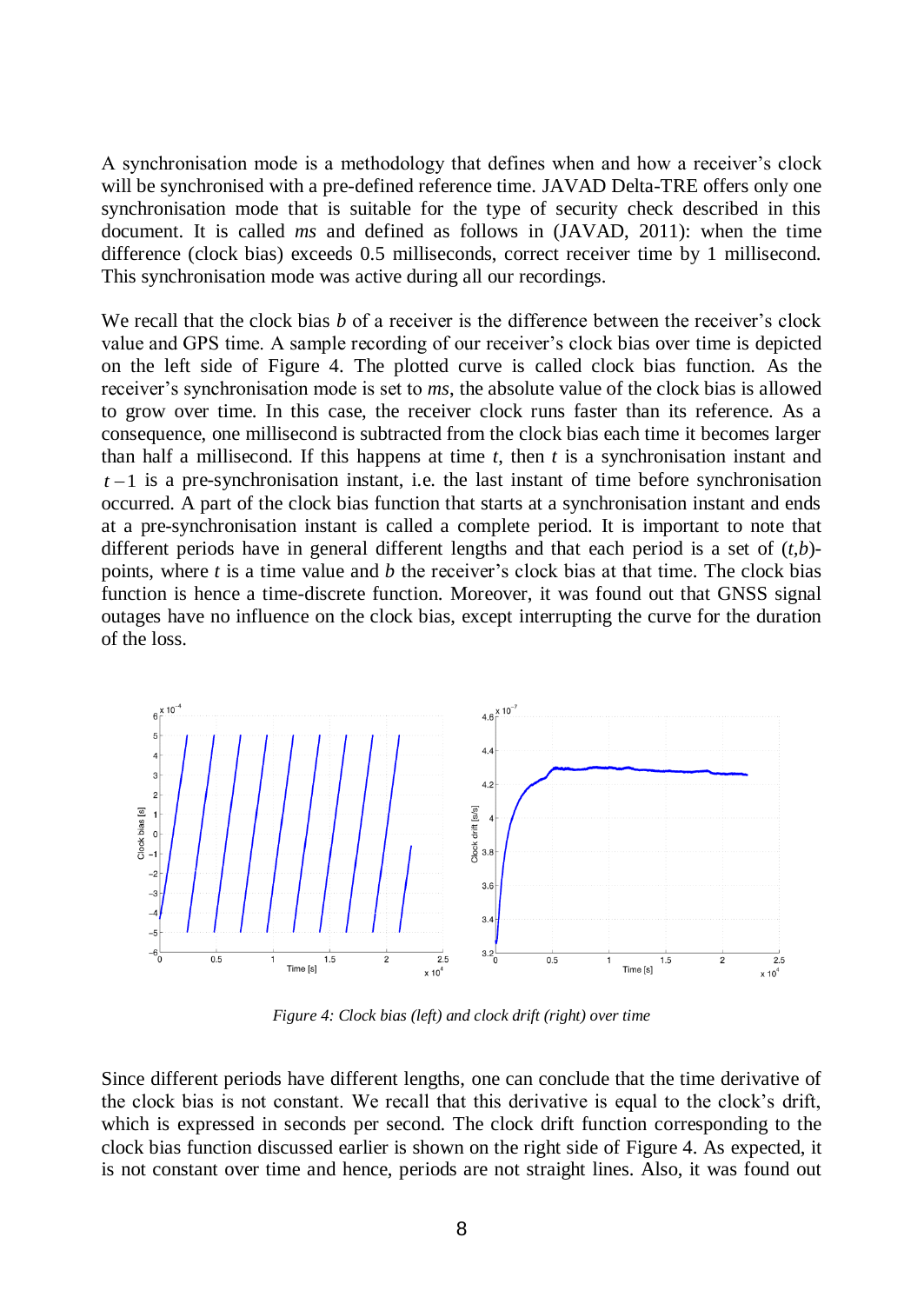that the clock drift is strongly influenced by the receiver's temperature. In fact, the relation between the drift and the temperature is almost linear, which means that other environmental influences on the drift may be neglected. After switching on the receiver (at room temperature), it takes about 100 minutes for the receiver temperature to become stable.

### **3.3 MEACONING ATTACKS**

<span id="page-8-1"></span>For now, we do not have the technical means to perform real meaconing attacks. Instead, we simulate such attacks on the LASP user device by employing a GPS signal repeater.

A repeater receives GNSS signals and forwards them without modifying their content. The signal processing will, however, take an amount of time  $\Delta t > 0$  to be completed. Thus, a repeater always delays the signals it forwards. In Section [1,](#page-0-0) it was explained that a meaconing attack does not modify signals but delays their arrival at receivers. Hence, the effect of a meaconing attack and the effect of a repeater usage on GNSS signals are comparable.

The repeater (which comes with its own antenna) and the antenna of the LASP user device are both connected to the inputs of a coaxial switch. The latter's output is then connected to the signal input of the receiver. In this way, it is possible to switch between two user device architectures, one containing the repeater and one not containing it. Thereby, the architecture that contains the repeater symbolises a device that is under attack and hence, switching back and forth between the architectures once represents the beginning and the end of an attack.

# **4. THE CLOCK BIAS SECURITY CHECK**

<span id="page-8-0"></span>This section covers the development of the clock bias security check. First, the mathematical theory behind the check is introduced. It is based on the theoretical background provided in Section [2.](#page-3-0) Second, the ten steps of the algorithm are discussed one by one.

### **4.1 BASIC IDEA**

We suppose that it is possible to detect meaconing attacks by observing the clock bias of a GNSS receiver over time. In this subsection, it is explained why it is realistic to make such an assumption and how the influence of an attack on the clock bias is assumed to look like.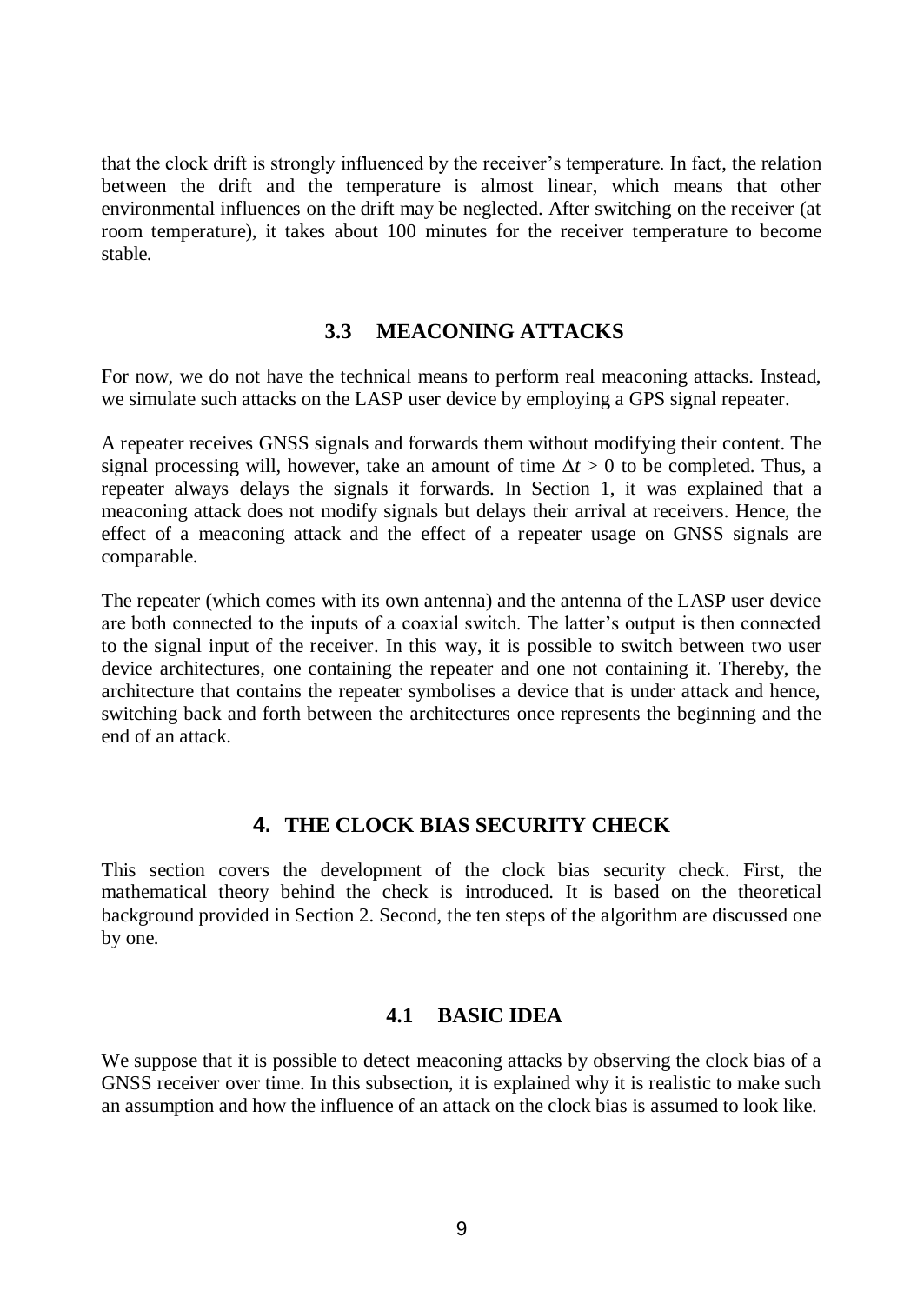From Section [2.2](#page-4-0) it is known that at time *t*,  $\rho_t^{(i)} = |u_t^{(i)}| + c \cdot b_t$ , where *i* is a satellite,  $\rho_t^{(i)}$  the pseudo-distance between the receiver and *i*,  $|u_t^{(i)}|$  the real distance between both objects, *c* the speed of light and  $b_t$  the receiver's clock bias.

Assume now that a meaconing attack *M*, starting at time *g* and ending at time *h* (i.e. the domain is [*g,h*]), is performed to delay the arrival of *i*'s signals at the receiver. This directly affects the pseudo-distance since the latter's measurement is based on the signals' travelling time. As  $\rho_t^{(i)}$  is equal to  $|u_t^{(i)}| + c \cdot b_t$ , it holds that  $b_t = (\rho_t^{(i)} - |u_t^{(i)}|) / c$ . In a first step, suppose that the location of the receiver and the satellites would remain static. With  $\rho_{g}^{(i)} > \rho_{g-1}^{(i)}$  and  $\rho_{h+1}^{(i)} < \rho_{h}^{(i)}$ , while  $|u^{(i)}|$  and *c* both remain constant over time, it is clear that  $b_g > b_{g-1}$  and  $b_{h+1} < b_h$ . So, by delaying signals from satellite *i*, an adversary artificially modifies a receiver's clock bias, if the receiver uses *i*'s signals to compute its position. We conclude that it should be possible to detect the beginning and the end of *M* by looking for changes of the clock bias over time. To be precise, an increase of the clock bias refers to an attack's beginning, while a decrease alludes to its end. The larger the signal delay caused by *M*, the bigger the difference between  $b_g$  and  $b_{g-1}$ , and between  $b_h$  and  $b_{h+1}$ . In a second step, it must be considered that the clock's natural drift influences the clock bias, too, and that the physical distance between the receiver and the satellites does not remain constant over time. However, we expect these influences to not result in unpredictable abrupt changes of the clock bias.

An adversary who tries to falsify computed positions by using meaconing attacks has to introduce a large delay in order to significantly deviate from the receiver's real position. This can either be done by applying one large delay or by starting with a very small delay which is then increased over time. The first method results in one abrupt change of the clock bias, while the second one results in a sequence of changes that can also be considered as abrupt unless the gradual changes of the delay are really small. If we assume that it is not feasible to effectively falsify a position by gradually changing the clock bias, it should be possible to detect meaconing attacks by looking for abrupt changes of the clock bias function.

#### **4.2 ATTACK VISUALISATION**

<span id="page-9-0"></span>As an experiment, our receiver's clock bias was recorded while the LASP user device was under a meaconing attack. This was realised by adding a GNSS signal repeater to the user device architecture (cf. Section [3.3\)](#page-8-1) after about 5770 seconds of recording and by removing it again after about 6440 seconds of recording. So, the data collection started prior to the beginning of the attack and terminated after the end of the attack.

The goal of the test was to manually detect the beginning and the end of the attack by applying the theory described in the previous section, i.e. by looking for abrupt changes of the clock bias over time. However, it turned out that the abrupt changes of the clock bias function are not visible to the naked eye. Thus, another graphical representation of the recorded values was chosen. It is specified in the subsequent paragraph.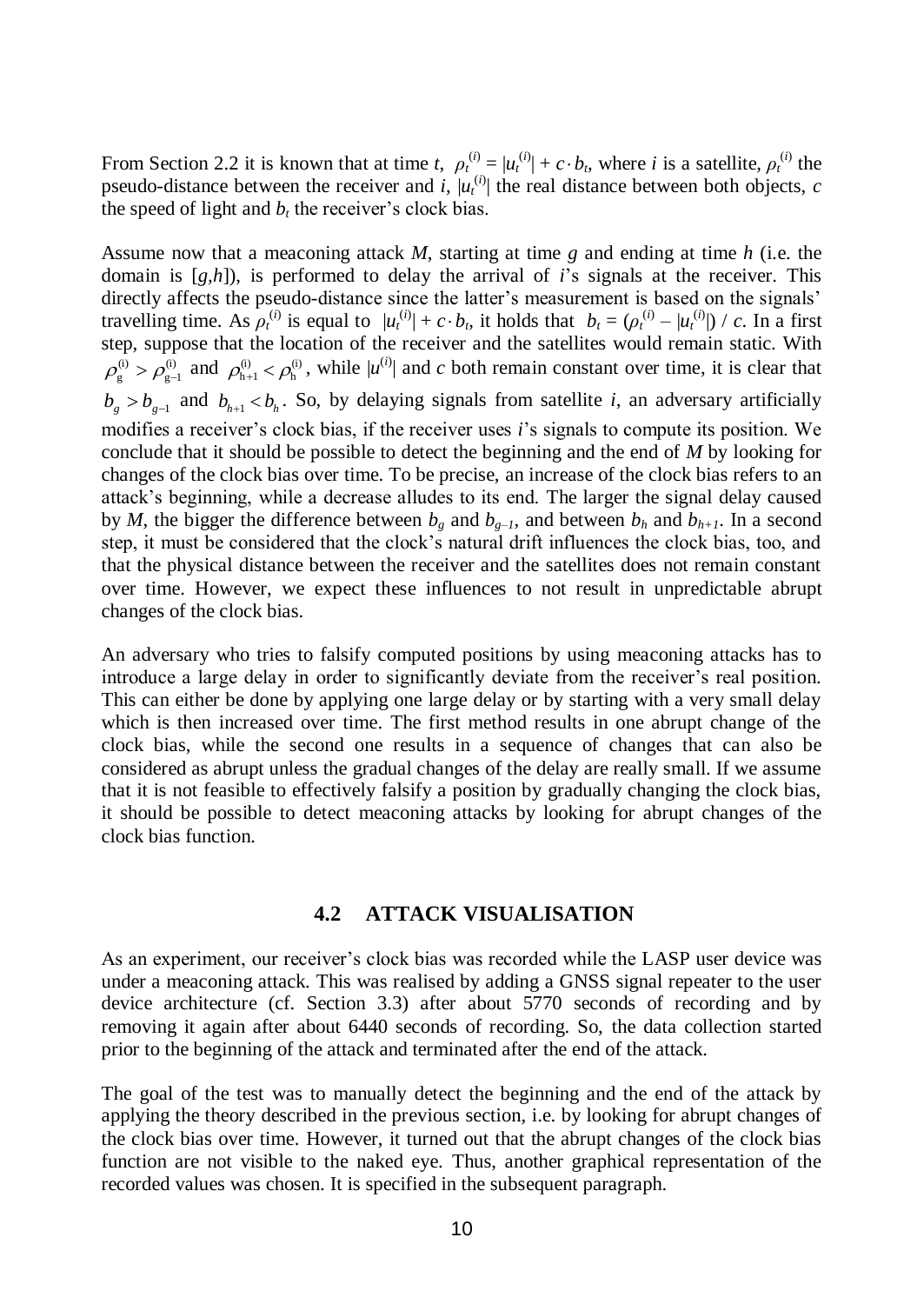Let *S* be a set of (*t,b*)-points. Then first, a regression line with respect to *S*, i.e. a line that "fits best" all the points in *S*, is computed. Thereby,  $b^{(S)}(t) = a^{(S)} \cdot t + \beta^{(S)}$  denotes the regression line's equation and the method of least squares is applied to determine the coefficients  $\alpha^{(S)}$  and  $\beta^{(S)}$ . Second, we define the clock bias error *e* at time *t* with respect to *S* to be the difference between the clock bias *b* at time *t* and the evaluation of  $b^{(S)}$  at time *t*:

$$
e_t^{(S)} = b_t - b^{(S)}(t).
$$

The clock bias error is of much smaller magnitude than the clock bias itself and therefore, it is possible to make the effects of the meaconing attack visible by plotting the clock bias error over time. For this particular experiment, *S* was chosen to be the set of all (*t,b*)-points such that  $t \in [4822, 7160]$ , which corresponds to the period during which the attack occurred. The resulting clock bias error function  $e^{(Period)}$  is depicted in [Figure 5.](#page-10-0) There are two abrupt changes of this function, one at  $t = 5778$  and one at  $t = 6438$ . They symbolise the beginning and the end of the attack, respectively.



*Figure 5: Clock bias error*

<span id="page-10-0"></span>It was decided to base the new graphical representation of the recorded data on linear regression because the observed clock bias function [\(Figure 4\)](#page-7-0) is approximately linear. However, it could be that for other types of receivers, approximation polynomials of higher degree are preferable.

The experiment showed that it is indeed possible to visualise a meaconing attack and hence, it should also be possible to develop an algorithm that is able to detect such attacks automatically.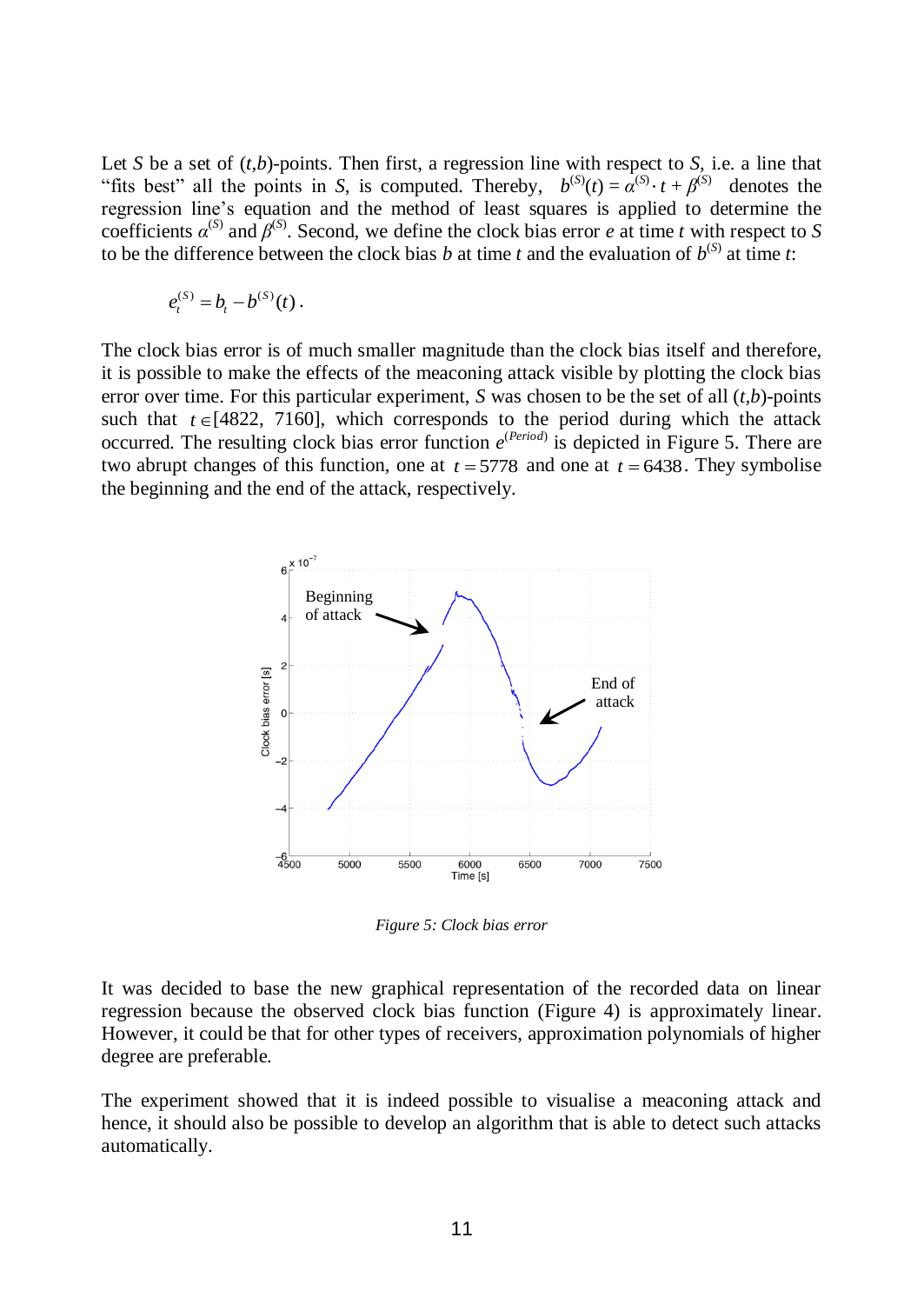# **4.3 DETECTION ALGORITHM**

In this section, an algorithm that is capable of detecting the beginning and the end of meaconing attacks automatically is presented. Its design is strongly inspired by the attack visualisation technique described previously.

## **4.3.1 ASSUMPTIONS**

<span id="page-11-0"></span>The following assumptions are made for the development of the detection algorithm:

- The data interval is the time in seconds that elapses between the recording of two consecutive clock bias values at the user device. It is not identical for all types of devices and may also be changed over time for a particular unit. For now, however, we assume that data intervals are constant over time.
- Each data set that is passed to the Location Assurance Provider by the user device contains at most one reference time value and one clock bias value. It is supposed that the Location Assurance Provider is capable of extracting these values from the set in order to form (*t,b*)-points.
- It is assumed that the receiver temperature is more or less constant over time. In principle, this means that the device has been running for at least 100 minutes (cf. Section [3.2\)](#page-6-2).

# **4.3.2 LEAPS**

<span id="page-11-1"></span>Henceforth, we refer to an abrupt change of the clock bias error function by the term leap. Thereby, a leap is not a scalar, but a set of two (*t,e*)-points. In the following paragraphs, the vocabulary that is used to reason about leaps is specified.

Let *λ* be a leap. Then *λ* visually divides a plotted clock bias error into two parts, which we call the pre-leap curve *A* of  $\lambda$  and the post-leap curve *B* of  $\lambda$ .

Let *g* denote the end time of *A* and *h* the starting time of *B*. Then  $(g,e_g)$  and  $(h,e_h)$  are the last point of *A* and the first point of *B*, respectively, and we say that  $\lambda$  starts at *g* and ends at *h*. As a consequence, the difference between *h* and *g* is called the leap duration of  $\lambda$ :  $duration(\lambda) = h - g$ .

There may be some  $(t,e)$ -points such that  $g < t < h$ , i.e. that belong neither to *A*, nor to *B*. In that case, we say that  $\lambda$  includes detached points. In [Figure 5,](#page-10-0) for example, the leap that is caused by the end of the attack includes detached points, while the one caused by the beginning of the attack includes none. Due to detached points, the duration of a leap is not always equal to the data interval.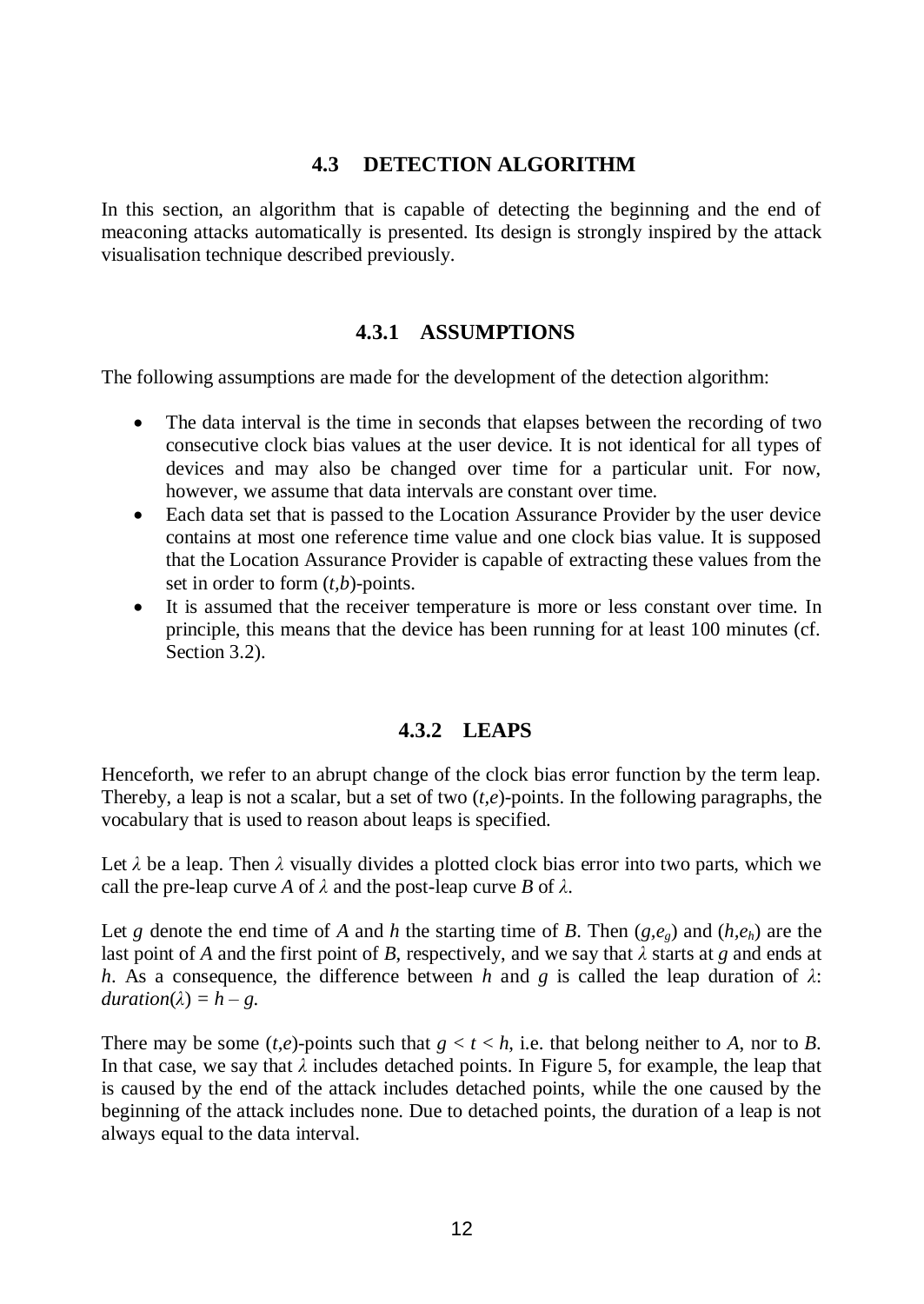We define the leap value of  $\lambda$  to be the difference between  $e_h$  and  $e_g$ . Moreover, we refer to the absolute value of the leap value as leap height:  $value(\lambda) = e_h - e_g$  and  $height(\lambda) = |value(\lambda)|$ .

The reader should be aware of the fact that the definition of the term leap depends on the visual division of a plotted curve into two parts *A* and *B*. So, the division criterion, which is not well-defined, has an influence on the dimensions of a leap *λ*. However, if the end time and the duration of  $\lambda$  are known, the value of  $\lambda$  is well-defined:  $value(\lambda) = e_h - e_{h-duration(\lambda)}$ .

### **4.3.3 OBSERVATIONS**

<span id="page-12-0"></span>By simulating further meaconing attacks and analysing the collected data, the following two observations were made:

- A leap ending at time  $h$  can also be visualised by using merely the  $(t,b)$ -points such that  $t \leq h$  to compute the regression line. Thus, it is possible to detect a leap immediately after its triggering event (beginning or end of attack) occurred.
- Among all the leaps that were detected manually, the minimum height was about  $0.65 \cdot 10^{-7}$  seconds and the average height was about  $0.8 \cdot 10^{-7}$  seconds. This means that the smallest delay introduced by the employed repeater was 65 nanoseconds and the average delay was 80 nanoseconds.

Please note that both observations are based on experiments that were conducted with a data interval of 1 second.

### **4.3.4 ALGORITHM DESIGN**

The detection algorithm is executed once for each (*t,b*)-point that arrives at the Location Assurance Provider. We recall that each data set that is passed to the LAP by the user device of the LASP architecture contains at most one of these points. Thereby, missing points (sets without timing information) indicate that signal outages occurred. The algorithm's input and output is specified below:

- Input:
	- o The arriving (*t,b*)-point *P*.
	- $\circ$  *n* (*t*,*b*)-points that arrived in the past, where *n* is a pre-defined integer larger than zero. Thereby, it is recommended to use the *n* points that directly preceded *P*.
	- o The data interval of the user device (cf. Section [4.3.1\)](#page-11-0).
- Output:
	- $\circ$  The probability that the time value *t* of *P* is not the starting time or the end time of an attack. This is a convention of the LASP project.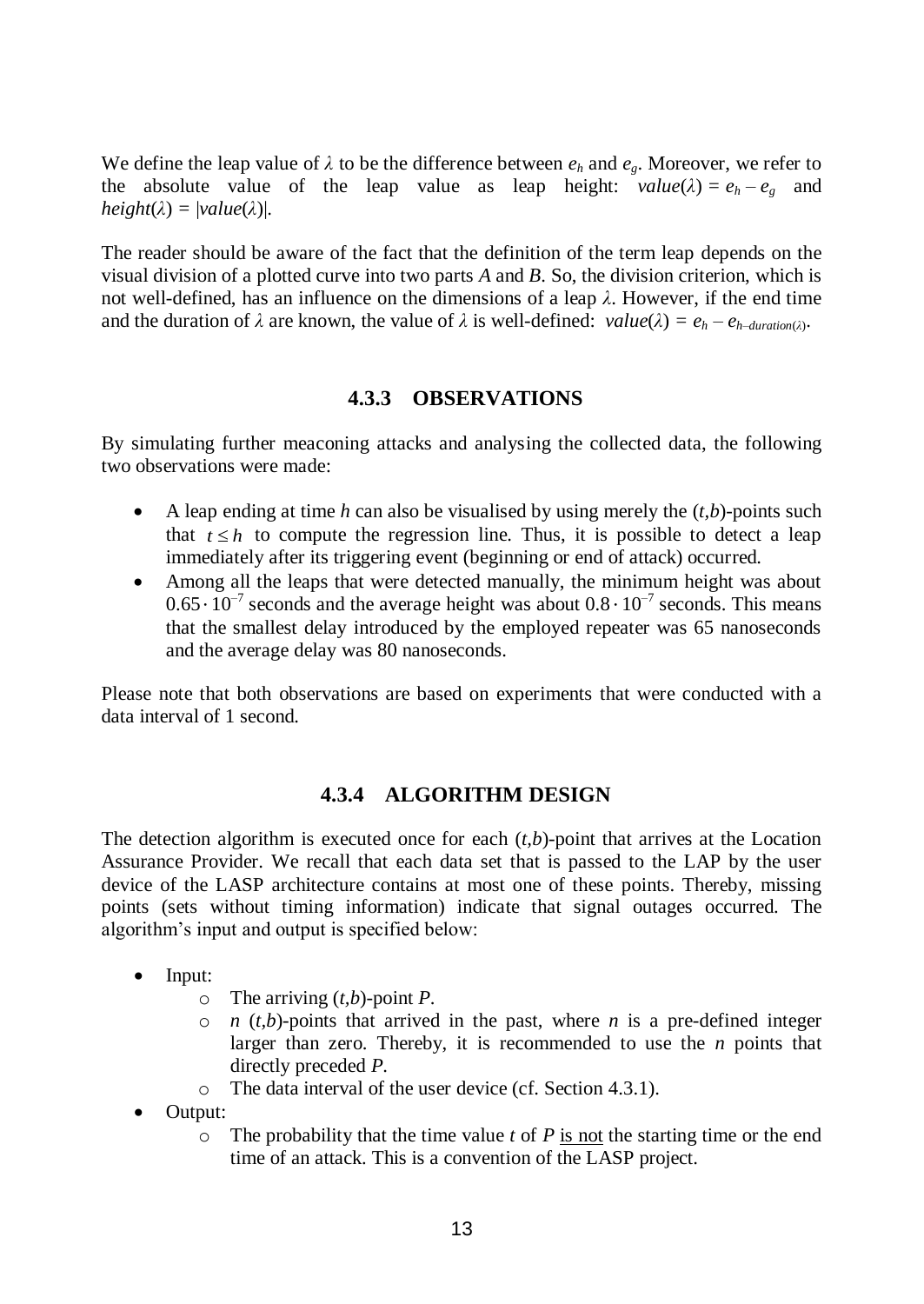The history length, denoted by *histLength*, is defined to be the total number of (*t,b*)-points that are provided to the algorithm, hence  $n + 1$ .

Let *time*[] and *bias*[] be two arrays of size *histLength*, containing the time values and the clock bias values of all the (*t,b*)-points that are provided to the algorithm in chronological order. Thereby, (*time*[0]*, bias*[0]) denotes the oldest point and (*time*[*n*]*, bias*[*n*]) the one that just arrived at the Location Assurance Provider. Then,  $time[n]$  is automatically suspected for being the end time of a leap  $\lambda$  and the algorithm's task is to give its opinion on whether *time*[*n*] is "guilty" or "not guilty". To do so, the following ten steps are executed:

# **(1) Set parameters**

The parameters *minLeapDuration*, *detectionBound*, *minProba* and *maxProba* are set. Their meanings are given below:

- As explained in Section [4.3.2,](#page-11-1) the end time of a leap and the leap's duration must be known in order for the leap's value to be well-defined. Here, *λ*'s end time is equal to  $time[n]$ , but its duration is unknown. Hence, the latter is estimated. The parameter *minLeapDuration* denotes the estimated duration.
- The *detectionBound* is a value to which *λ*'s height is compared to in order to decide whether *time*[*n*] is guilty or not guilty
- *minProba* and *maxProba* denote the minimum and the maximum possible values that are output by the algorithm.

# **(2) Gather information about the window**

The set of all  $(t,b)$ -points that are provided to the algorithm is called the algorithm's window. We distinguish between the length and the duration of the window, denoted by *winLength* and *winDuration*, respectively. *winLength* represents the number of points that are in the window and is hence equal to *histLength*, while *winDuration* stands for the time span (in seconds) that is covered by the window. It is equal to the difference between  $time[n]$  and  $time[0]$ . Please note that *winDuration*  $\neq$  (*winLength* – 1) *dataInterval* if any signal outages occurred inside the window.

## **(3) Undo synchronisation inside the window**

Leaps are not only caused by the beginnings and the ends of meaconing attacks, but also by clock synchronisations. As a consequence, synchronisation instants would be thought guilty. In addition, synchronisation complicates the computation of regression lines. These problems can, however, be prevented by undoing synchronisation inside the window. If there is an  $s \in [0,n]$  such that *time*[*s*] is a synchronisation instant, then for each  $x \in [s,n]$ , the value of  $bias[x]$  is modified with the objective of simulating a scenario in which synchronisation did not occur.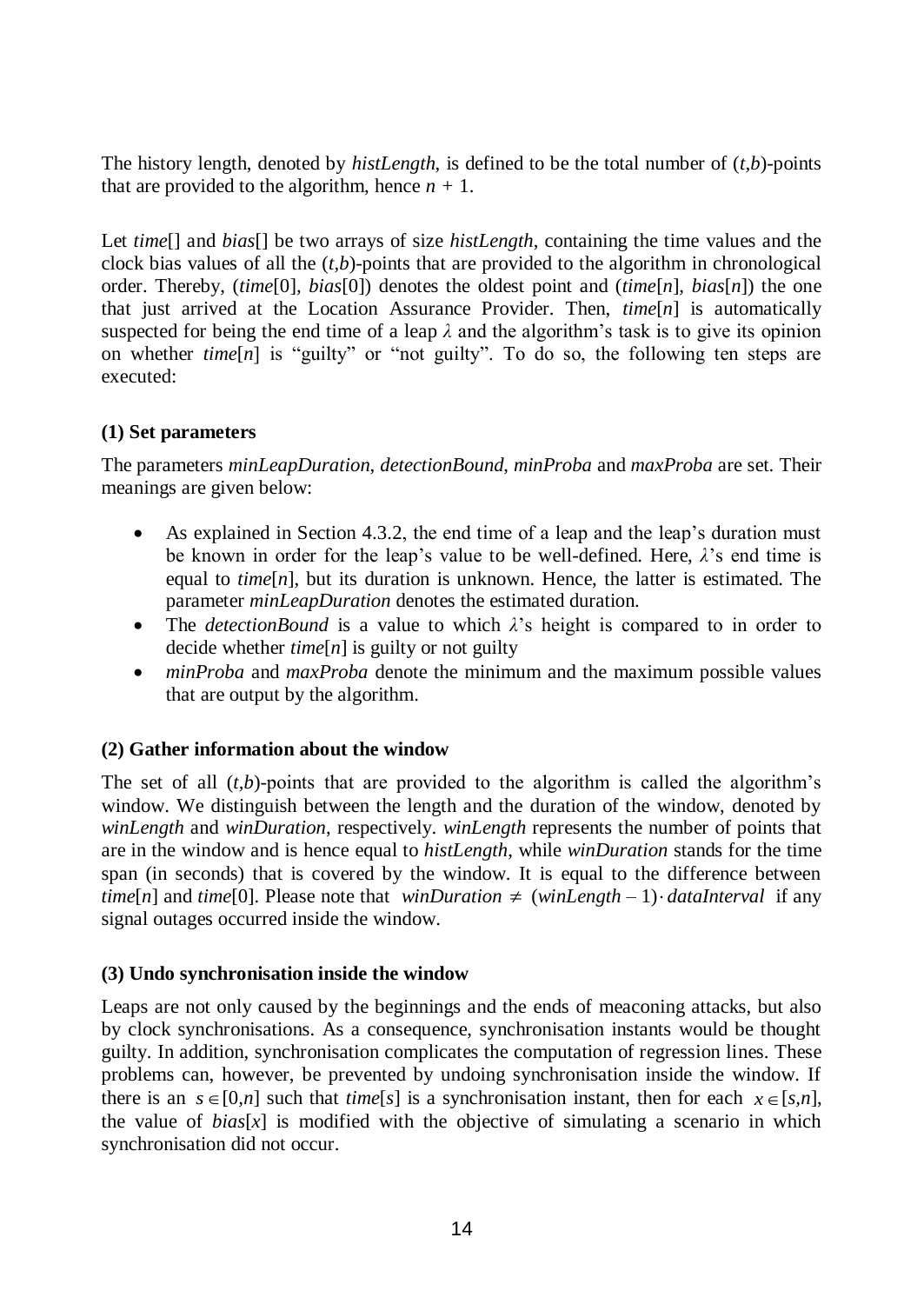### **(4) Compute a regression line with respect to the window**

A regression line  $b(t)$  with respect to the algorithm's window is computed. As explained in Section [4.2,](#page-9-0) that means that the coefficients of the line  $b^{(Window)}(t) = a^{(Window)} \cdot t + \beta^{(Window)}$ must be determined.

### **(5) Determine the leap's starting time**

Since  $\lambda$ 's duration *duration*( $\lambda$ ) is the difference between the end time *h* and the starting time *g* of  $\lambda$ , it holds that  $g = h - duration(\lambda)$ . Here, *h* is equal to *time*[*n*] and *duration*( $\lambda$ ) is given by the parameter *minLeapDuration*. However, this parameter is an estimated value and hence, the computation may result in a starting time  $g$  that does not exist, i.e. is not an element of *time*[]. In that case, the largest among all those elements of *time*[] that are smaller than the computed starting time, is assumed to be the real starting time of  $\lambda$ .

### **(6) Compute the clock bias error on the edges of the leap**

 $e_g^{(Window)}$  and  $e_h^{(Window)}$ , i.e. the clock bias error at the starting time *g* and at the end time *h* of *λ* (with respect to the window), are computed.

### **(7) Compute the leap's height**

First, *λ*'s value is computed and then the latter is used to determine *λ*'s height:  $value(\lambda) = e_h^{(Window)} - e_g^{(Window)}$  and  $height(\lambda) = |value(\lambda)|$ *.* 

#### **(8) Compare the leap's height to the detection bound**

Let  $p$  be a variable that is meant to store a probability. Its value represents the probability that *time*[*n*] is not the starting time or the end time of an attack.

*λ*'s height is compared to the detection bound of the algorithm, which is given by the parameter *detectionBound*. If the height is larger than the bound, it is likely that an attack began or ended approximately at *time*[*n*] and therefore, the value *minProba* is assigned to *p*. Else, it is unlikely that such an event occurred and hence, the value *maxProba* is assigned to the probability variable.

#### **(9) Determine the impact of signal outages on the probability**

In the previous step, either the value *minProba* or the value *maxProba* was assigned to *p*. The clock bias security check is, however, not meant to be a binary check, i.e. a check with only two possible outcomes. Therefore, signal outages that occurred inside the window are considered to enlarge the set of possible values for *p*.

For a pre-defined data interval, it holds that the larger the difference between the window duration and the window length, the more (*t,b*)-points are missing between *time*[0] and *time*[*n*]. The ratio *winLength /* (*winDuration / dataInterval +* 1) is a measure for the availability of data between the borders of the window and is therefore called window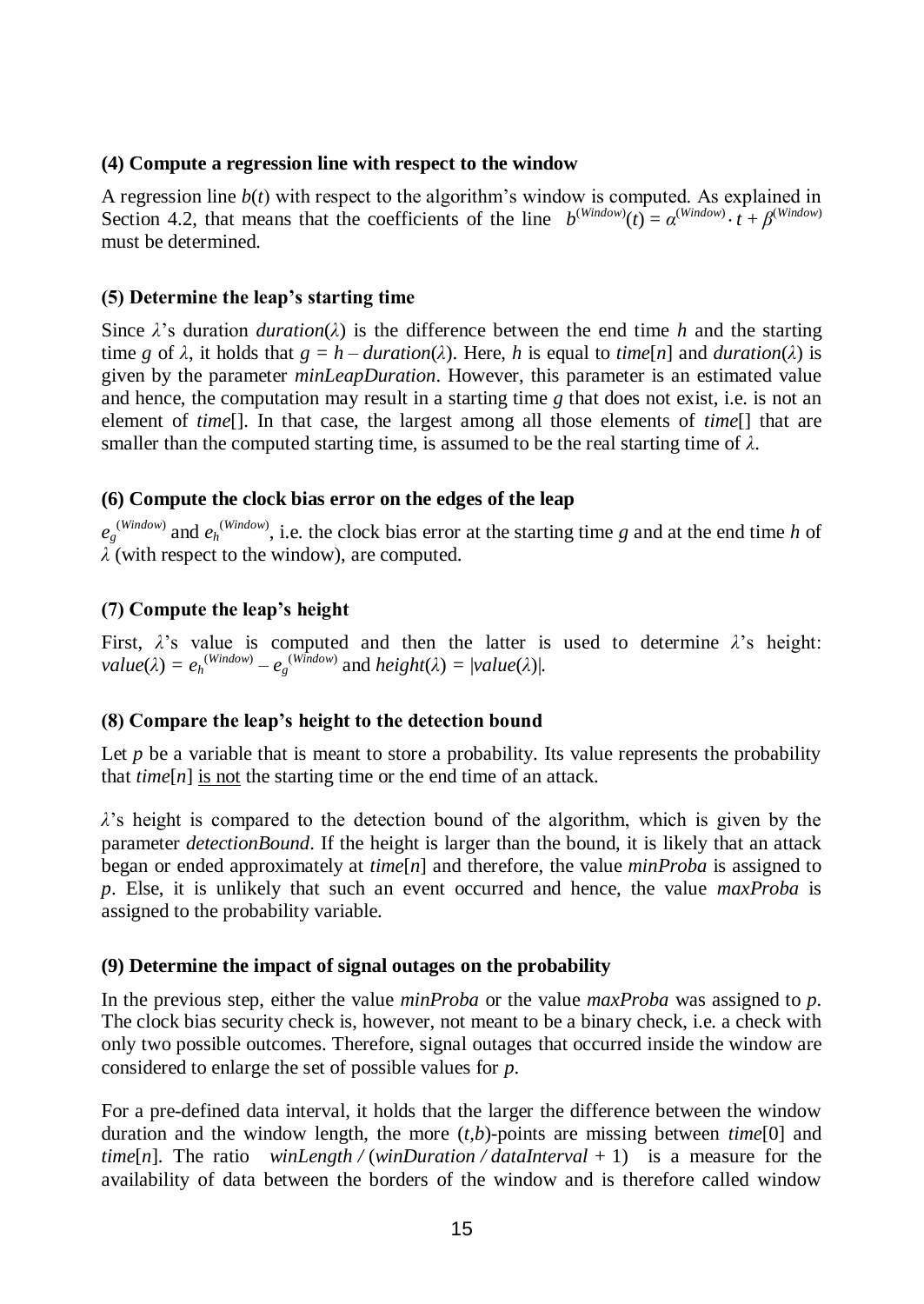availability (denoted by *winAvail*). Thereby, the values 1 and 0 represent a signal outage impact of 0% and 100%, respectively. The smaller the window availability, the larger the probability that a *p*-value of *minProba* is the result of a false positive. Hence, if *p* is equal to *minProba*, its value is modified according to the formula to *minProba*, its value is modified according to the formula  $p^{(new)} = 1 - (1 - p^{(old)}) \cdot winAvail$ . Thereby,  $(1 - p^{(old)})$  is the initial probability that *time*[*n*] is the starting time or the end time of an attack. This probability is multiplied by the window availability, which is also a value in the range of  $[0,1]$ . The result of the latter operation is subtracted from 1 in order to get the new probability that  $time[n]$  is not guilty.

### **(10) Output the probability**

The algorithm outputs its opinion on whether *time*[*n*] is guilty or not guilty, which basically is the value of *p*. Due to the adjustments of the probability in step 9, however, *p* might be larger than *maxProba*. If so, the algorithm outputs *maxProba* instead of *p*.

### **4.3.5 ALGORITHM TESTING**

The detection algorithm was implemented in Java and six meaconing attacks were simulated in a row in order to test it. The receiver temperature was almost constant over the entire duration of the test and there were no signal outages. Approximately 17000 (*t,b*) points arrived at the Location Assurance Provider and for all but the first *histLength* (set to 60) of these points, the algorithm was executed once in order to give its opinion on whether the concerned point is guilty or not guilty.

The values "4", " $0.65 \cdot 10^{-7}$ ", " $0.05$ " and " $0.95$ " were assigned to the parameters *minLeapDuration*, *detectionBound*, *minProba* and *maxProba*, respectively. The choice of these values is discussed in (Marnach, 2012). Here, we merely provide the justification of the detection bound's value: When manually analysing leaps, it was found out that the repeater that is employed to simulate meaconing attacks causes leaps with a height of at least  $0.65 \cdot 10^{-7}$  seconds (cf. Section [4.3.3\)](#page-12-0). The detection bound was chosen to be equal to the latter value. This means that the bound is set according to the adversary's assumed power and goal. The smaller the detection bound, the more false positives will occur. Therefore, it is recommended to increase the bound whenever possible.

The beginnings and the ends of all six attacks were found. Moreover, the algorithm detected two false positives, i.e. leaps that were caused neither by the beginning, nor by the end of an attack. By visualising these leaps, however, it became clear that they may also have been wrongly detected by a human observer.

Overall, the experiment showed that it is possible to detect the beginnings and the ends of meaconing attacks automatically by using the detection algorithm. However, one also has to admit that the test was conducted under laboratory conditions, as the receiver's temperature was extraordinary stable.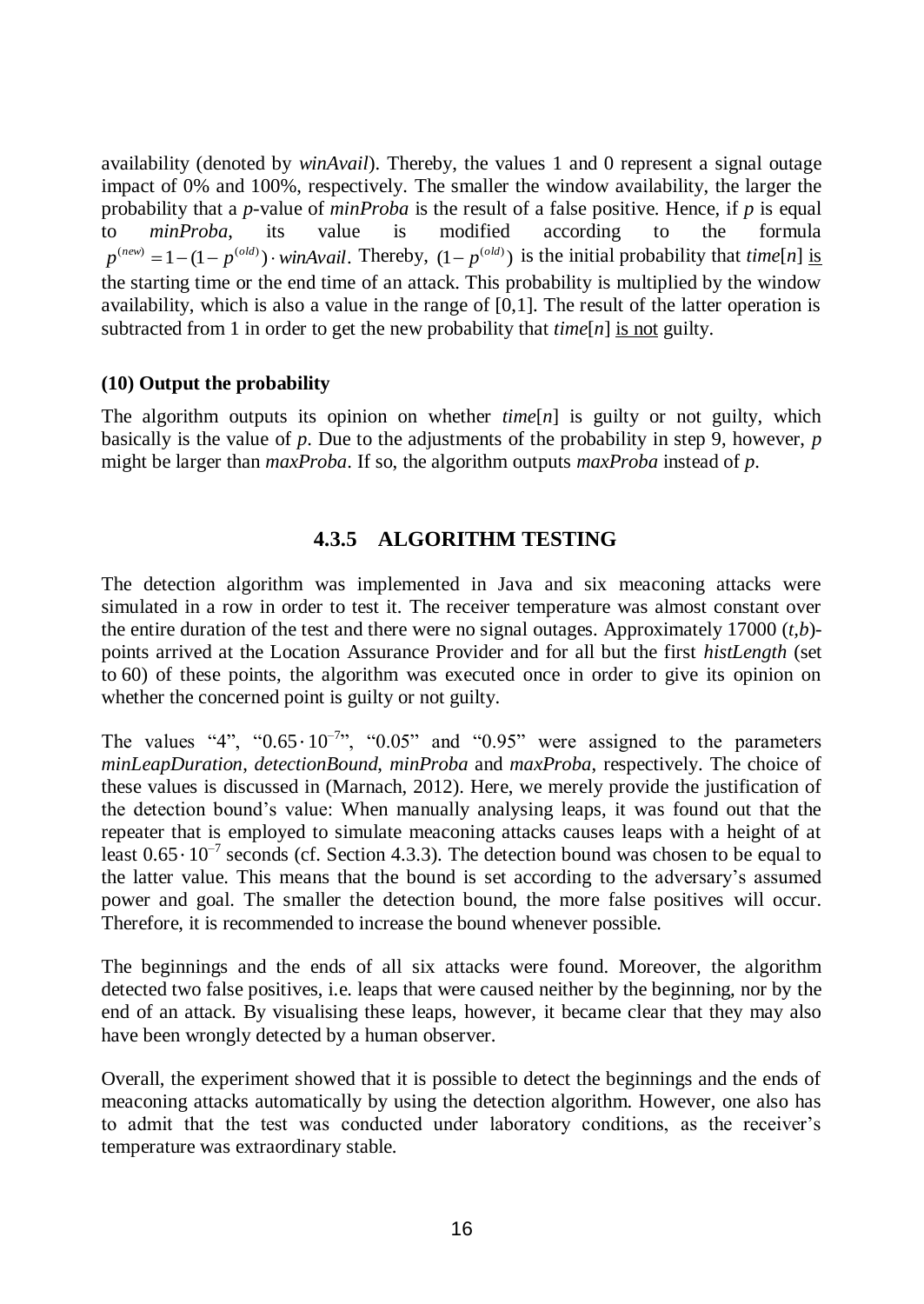### **5. CONCLUSION**

<span id="page-16-0"></span>The present section summarises the topics covered by this paper and outlines an idea that could further improve the clock bias security check.

### **5.1 SUMMARY OF FINDINGS**

The LASP project, which is funded by ESA and realised by itrust consulting and the University of Luxembourg aims at compensating for the absence of authentication (of satellite signals towards civilian users) in satellite-based navigation systems. The Location Assurance Provider (LAP) is a component of the LASP architecture that runs so-called security checks to verify computed positions' authenticity. These checks are algorithms that get as input data sent to the LAP by one or more user devices and that output an opinion on whether the analysed information is authentic. In this paper, we presented one of these algorithms, namely the Clock Bias Security Check. It was developed explicitly for the detection of meaconing attacks, i.e. attacks that intend to delay navigation signals.

The theoretical background that the check is based on was provided in Section [2.](#page-3-0) As meaconing always introduces delays, timing information can be considered as one of the approaches to detect this type of attack. Thereby, a receiver's clock bias, which is the difference between the value of the receiver's clock and a pre-defined reference time, is of particular interest.

The currently employed LASP user device was discussed in Section [3.](#page-6-0) Knowing the behaviour of the receiver that is part of this device was of particular importance for the development of the security check. Also, a possibility to simulate meaconing attacks by using a GNSS signal repeater was introduced in this section.

Details on the check itself were provided in Section [4.](#page-8-0) First, a theory on the detection of the beginnings and the ends of meaconing attacks was established. This step resulted in an attack visualisation technique that is based on the computation of regression lines. Second, the knowledge that was gained during the manual attack visualisation step was used to design and implement an algorithm that is capable of detecting the beginnings and the ends of meaconing attacks automatically. This detection algorithm represents the clock bias security check. An experiment conducted in a controlled environment confirmed that the algorithm works properly: Six meaconing attacks were simulated by using the signal repeater and the security check was capable of detecting the beginnings and the ends of all six attacks, while resulting in no more than two false positives.

### **5.1.1 FUTURE WORK**

First test results of the clock bias security check were collected and briefly described in this document. They look promising, but it is clear that more experiments must be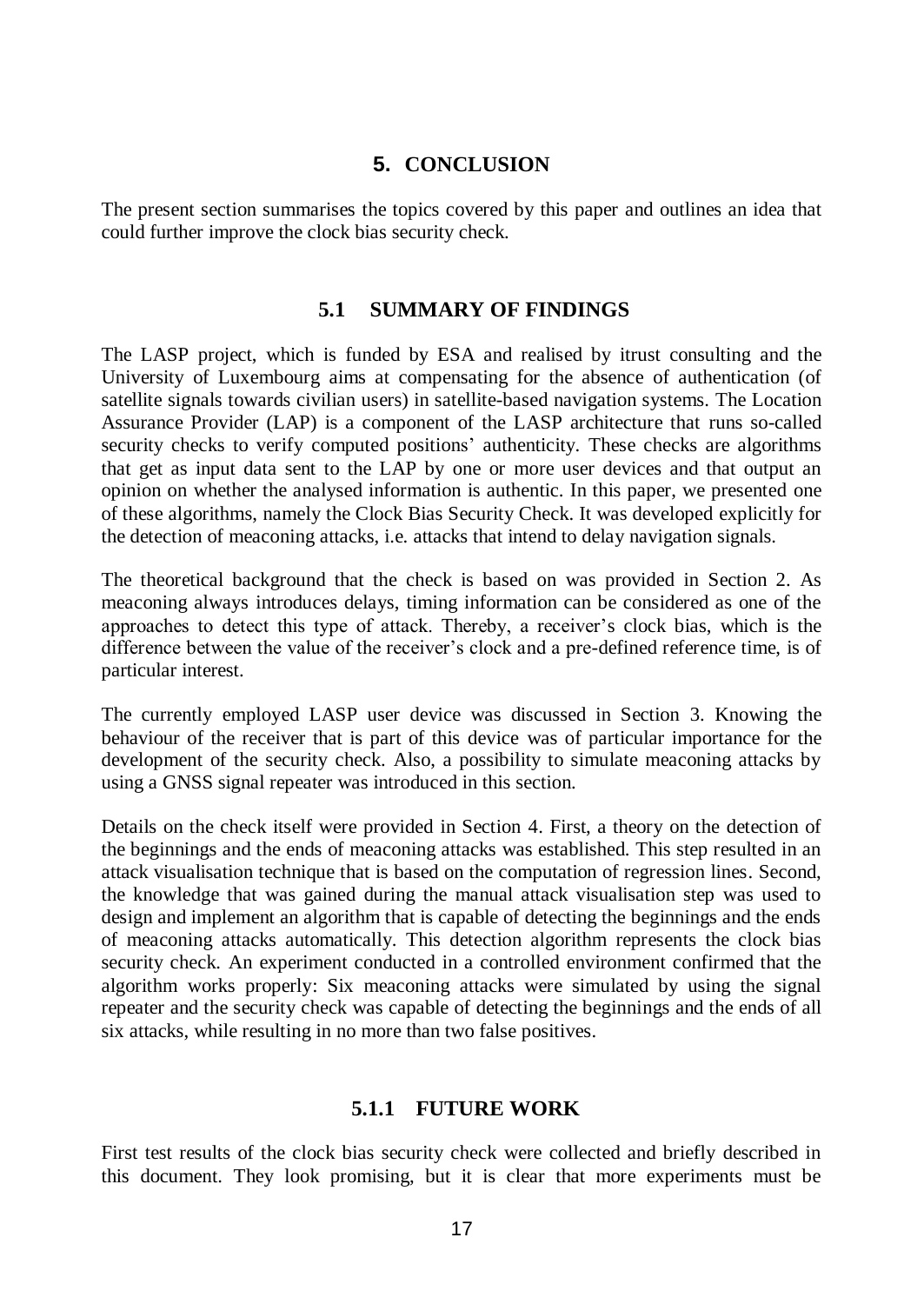conducted before we can claim that the check is fully reliable. So far, the algorithm has, for example, only been used in combination with a data interval of 1 second, while it is designed to work with any data interval that remains constant over time. Besides testing the existing check and tuning its parameters, we believe that the algorithm itself could be further enhanced. One concrete suggestion for improvement is outlined in the following paragraph.

The detection bound is a parameter that has to be set by the algorithm's user, which in this case, is the Location Assurance Provider's operator. The lower the bound, the smaller are the delays that can be detected. A lower bound, however, also leads to an augmented number of false positives. How low the bound may be without resulting in too many false positives depends on the environmental conditions under which the receiver is used, especially on its ambient temperature. As the temperature often does not change abruptly, it might be possible to adjust the detection bound automatically by considering data recorded in the past. The computation of the bound could be based on the clock bias error, on the clock bias itself, or even on the clock drift, which as mentioned in Section [3.2,](#page-6-2) is mainly influenced by the receiver's temperature. In any case, it is preferable to find at any moment the lowest possible bound that leads to an acceptable number of false positives.

Also, it is planned to run the algorithm on data recorded during a real meaconing attack to make sure that the observed leaps are not merely the result of unexpected side-effects of the employed attack simulation technique.

One question that remains open is whether the clock bias security check will also work in combination with commercial off-the-shelf user devices, like smartphones. These devices' internal clocks are far less accurate than that of the currently used receiver, which poses a threat to the effectiveness of the security check.

## **6. ACKNOWLEDGEMENT**

This work was supported by the European Space Agency under the project "Developing a prototype of Localisation Assurance Service Provider (LASP)" with contract number 4000102584-10-NL-HE. The authors would like to thank Stefan Wallner (ESA) for his suggestions for improvement concerning this paper.

### **7. REFERENCES**

- 1. Scott L.: Location Assurance. GPS World, [July 2007], pp. 14 18, 2007.
- 2. Stansell T. A.: Location Assurance Commentary. GPS World, [July 2007], p. 19, 2007.